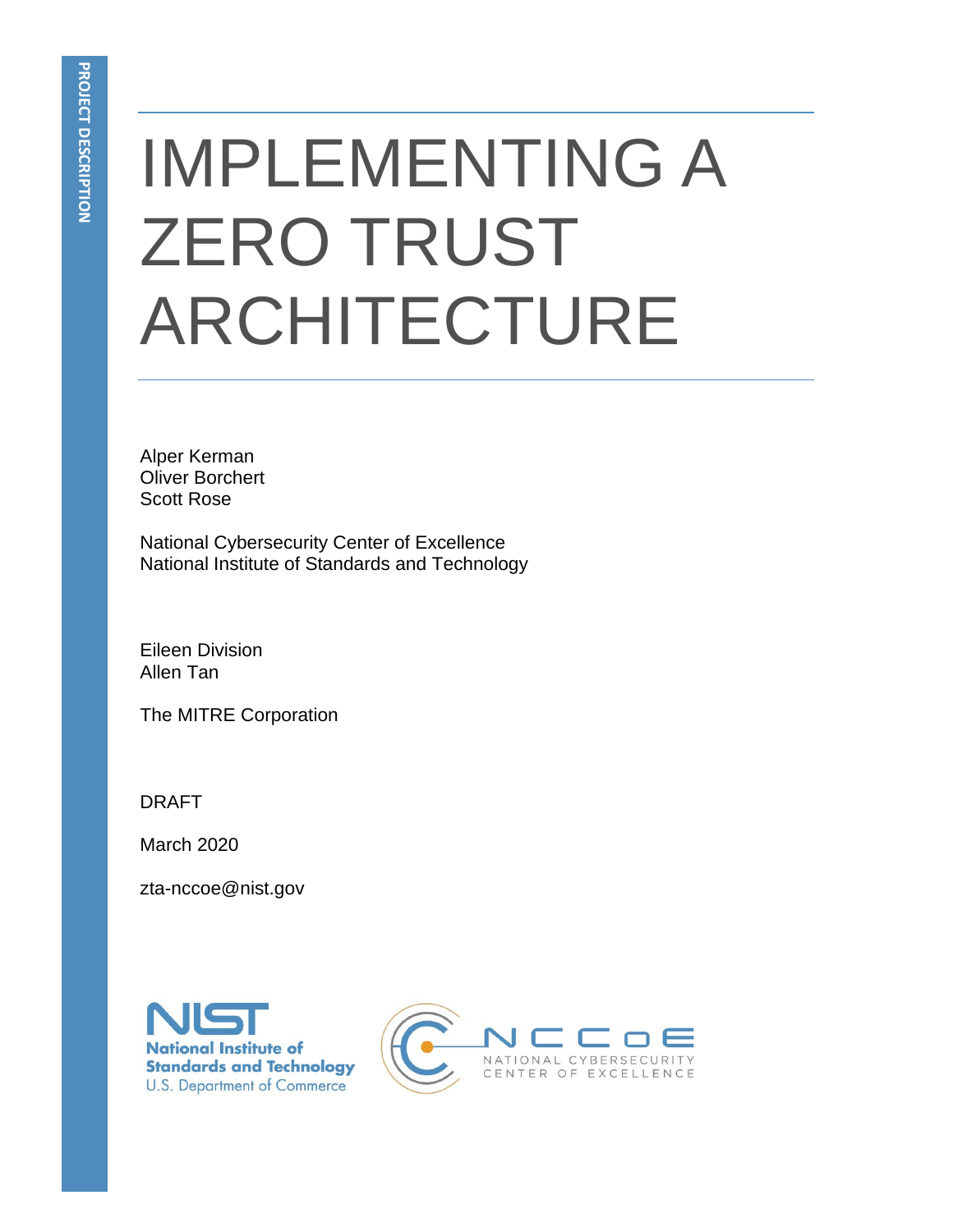- 1 The National Cybersecurity Center of Excellence (NCCoE), a part of the National Institute of
- 2 Standards and Technology (NIST), is a collaborative hub where industry organizations,
- 3 government agencies, and academic institutions work together to address businesses' most
- 4 pressing cybersecurity challenges. Through this collaboration, the NCCoE develops modular,
- 5 easily adaptable example cybersecurity solutions demonstrating how to apply standards and
- 6 best practices by using commercially available technology. To learn more about the NCCoE, visit
- [https://www.nccoe.nist.gov.](https://www.nccoe.nist.gov/) To learn more about NIST, visi[t https://www.nist.gov.](https://www.nist.gov/)
- 8 This document describes a problem that is relevant to many industry sectors. NCCoE
- 9 cybersecurity experts will address this challenge through collaboration with a Community of
- Interest, including vendors of cybersecurity solutions. The resulting reference design will detail
- 11 an approach that can be incorporated across multiple sectors.

# **ABSTRACT**

- The proliferation of cloud computing, mobile device use, and the Internet of Things has
- dissolved traditional network boundaries. Enterprises must evolve to provide secure user access
- to company resources from any location and device, protect interactions with business partners,
- and shield client-server as well as interserver communications.
- A zero trust cybersecurity approach removes the assumption of trust from users and networks.
- It focuses on accessing resources in a secure manner regardless of network location, user, and
- device, enforcing rigorous access controls and continually inspecting, monitoring, and logging
- network traffic. This requires data-level protections, a robust identity architecture, and strategic
- micro-segmentation to create granular trust zones around an organization's digital resources.
- Zero trust evaluates access requests and network traffic behaviors in real time over the length
- of open connections while continually and consistently recalibrating access to the organization's
- resources. Designing for zero trust enables enterprises to securely accommodate the complexity
- 25 of a diverse set of business cases by informing virtually all access decisions and interactions
- between systems.
- This NCCoE project will demonstrate a standards-based implementation of a zero trust
- architecture. Publication of this project description begins a process that will further identify
- project requirements and scope, as well as the hardware and software components for use in a
- laboratory environment. In the laboratory, the NCCoE will build a modular, end-to-end example
- zero trust architecture(s) that will address a set of cybersecurity challenges aligned to the NIST
- Cybersecurity Framework. This project will result in a freely available NIST Cybersecurity Practice
- Guide.

# **KEYWORDS**

*cybersecurity; enterprise; network security; zero trust; zero trust architecture* 

# **DISCLAIMER**

- Certain commercial entities, equipment, products, or materials may be identified in this
- document in order to describe an experimental procedure or concept adequately. Such
- identification is not intended to imply recommendation or endorsement by NIST or NCCoE, nor
- is it intended to imply that the entities, equipment, products, or materials are necessarily the
- best available for the purpose.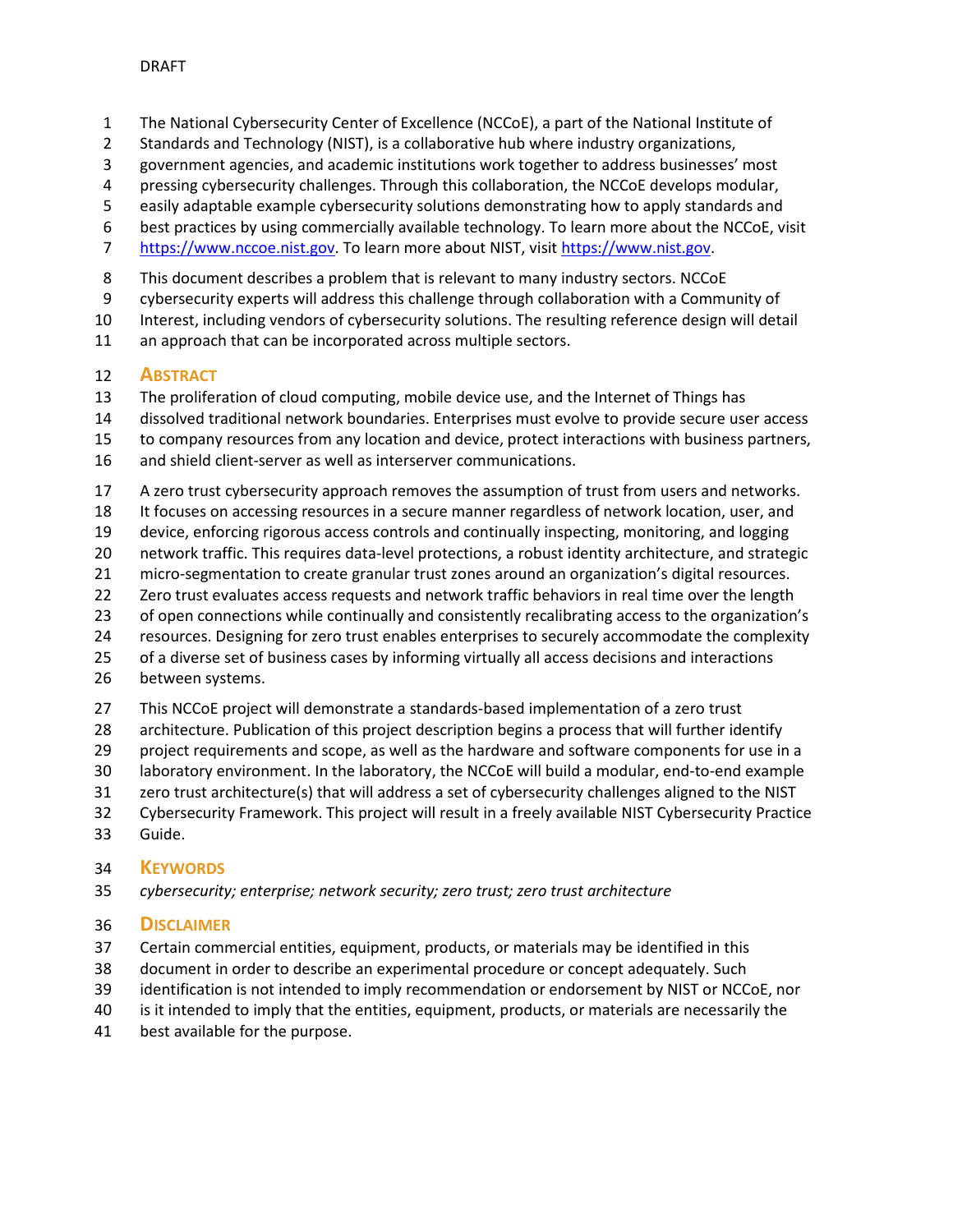# **COMMENTS ON NCCOE DOCUMENTS**

- Organizations are encouraged to review all draft publications during public comment periods
- and provide feedback. All publications from NIST's National Cybersecurity Center of Excellence
- are available a[t https://www.nccoe.nist.gov/](https://www.nccoe.nist.gov/).
- 46 Comments on this publication may be submitted to **zta-nccoe@nist.gov**
- Public comment period: April 14, 2020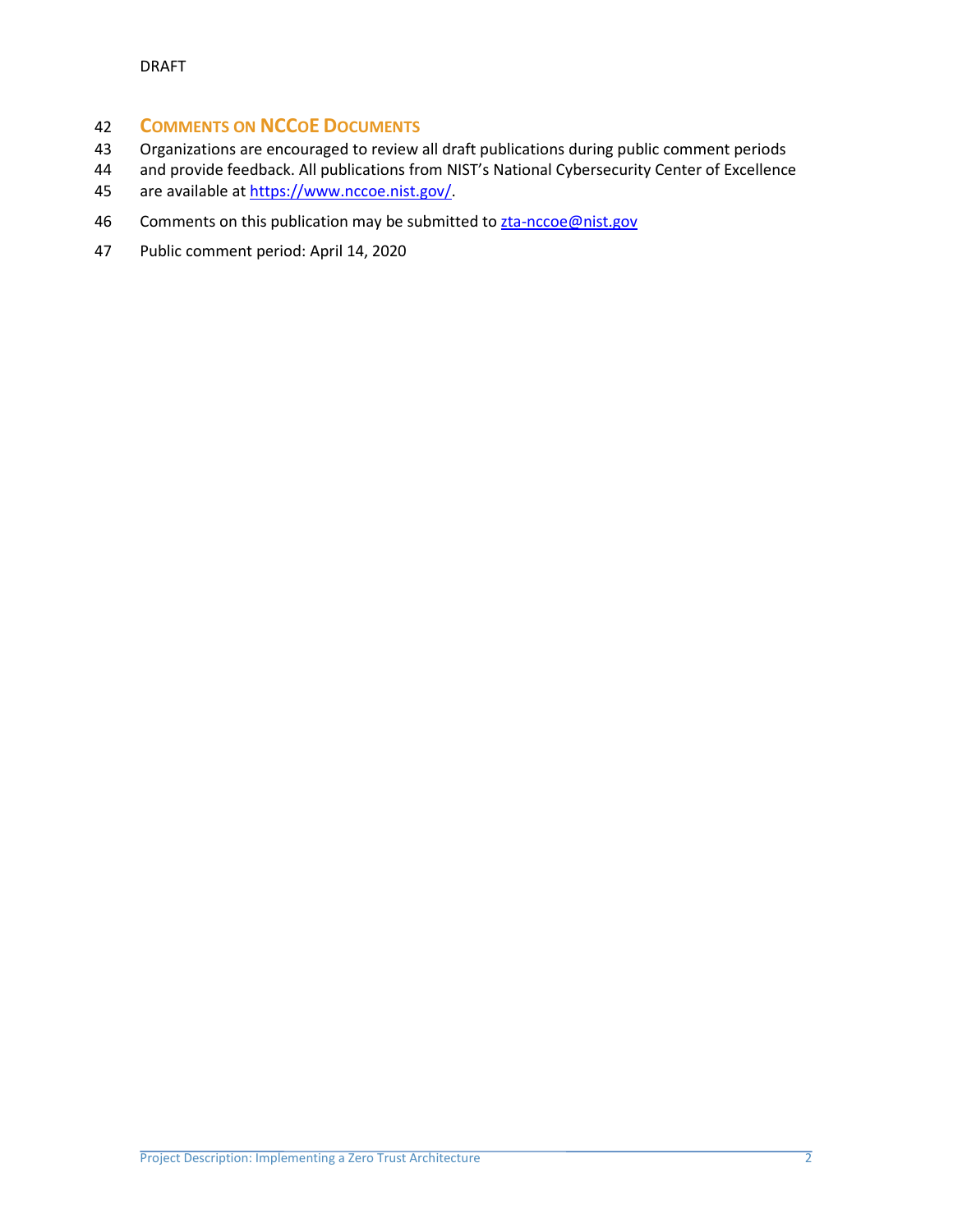#### **TABLE OF CONTENTS** 48

| 49 | $\mathbf{1}$   |  |
|----|----------------|--|
| 50 |                |  |
| 51 |                |  |
| 52 |                |  |
| 53 |                |  |
| 54 | $\overline{2}$ |  |
| 55 |                |  |
| 56 |                |  |
| 57 |                |  |
| 58 |                |  |
| 59 |                |  |
| 60 |                |  |
| 61 | 3              |  |
| 62 |                |  |
| 63 |                |  |
| 64 | 4              |  |
| 65 | 5              |  |
| 66 |                |  |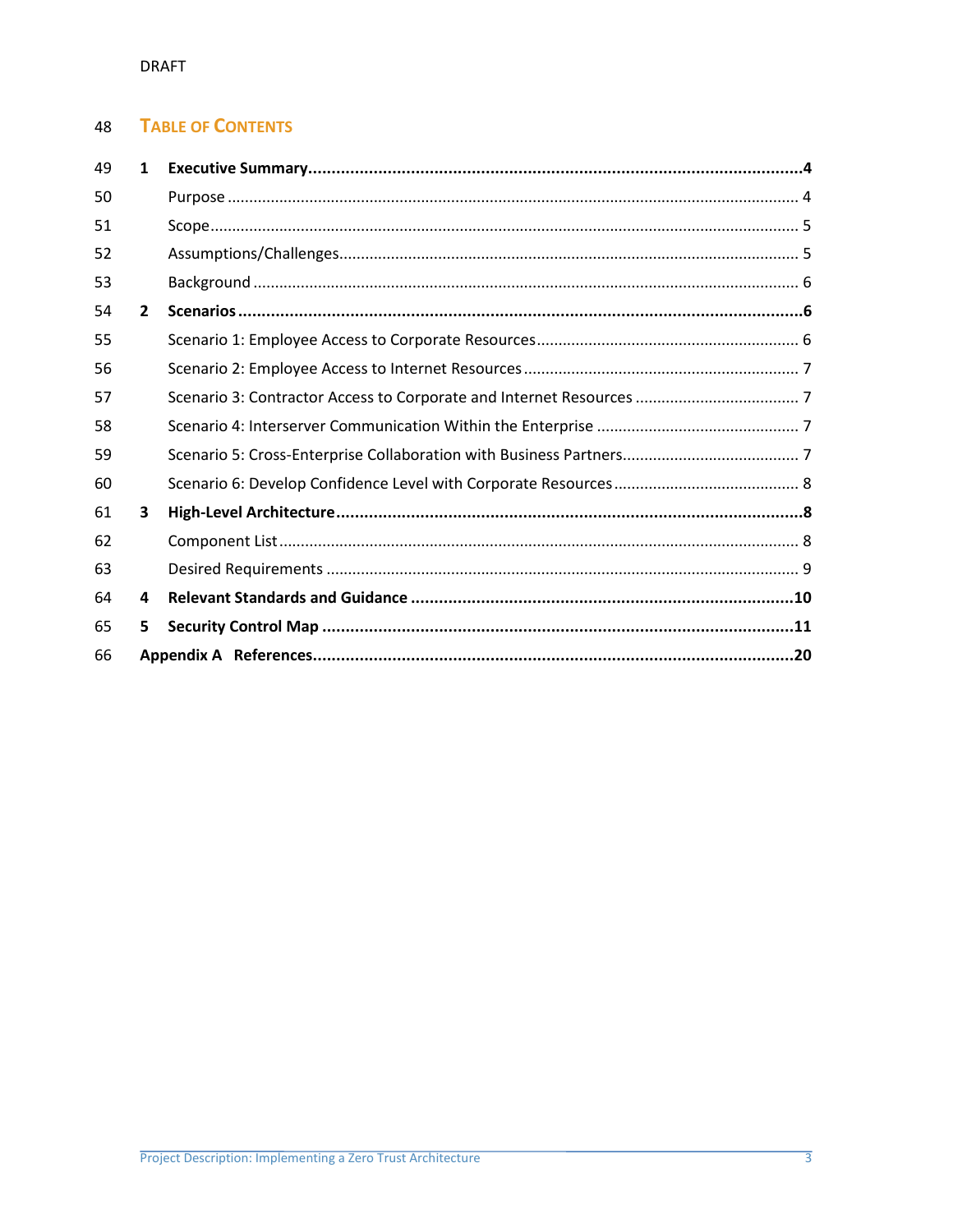# <span id="page-4-0"></span>**1 EXECUTIVE SUMMARY**

### <span id="page-4-1"></span>**Purpose**

 Traditional network security has focused on perimeter defenses—once inside the network perimeter, users are often given broad access to a number of corporate resources. This means malicious actors can also come from inside or outside the network. Moreover, the growth in cloud computing and the number of remote workers raises the complexity of protecting an organization's digital resources because more points of entry, exit, and data access exist than ever before. Organizations are being forced to rethink the traditional network security perimeter. A zero

- trust architecture (ZTA) addresses this trend by focusing on protecting resources, not network
- perimeters, as the network location is no longer viewed as the prime component to the security
- posture of the resource.

 Zero trust is a set of cybersecurity principles used to create a strategy that focuses on moving network defenses from wide, static network perimeters to focusing more narrowly on users, systems, and individual or small groups of resources. A ZTA uses zero trust principles to plan and protect an enterprise infrastructure and workflows. By design, a ZTA environment embraces the

notion of no implicit trust toward systems and users regardless of their physical or network

locations (i.e., local area networks versus the internet). Hence, a ZTA never grants access to

 resources until a user and device are thoroughly verified by reliable authentication and authorization.

- This document defines a National Cybersecurity Center of Excellence (NCCoE) project to help organizations design for zero trust. This project will produce an example implementation of a ZTA that is designed and deployed according to the concepts and tenets documented in National Institute of Standards and Technology (NIST) Special Publication (SP) 800-207, *Zero Trust Architecture* [\[1\].](#page-19-1) More specifically, the primary objective of this project is to demonstrate a proposed network topology that brings into play different enterprise resources (e.g., data sources, computing services, and Internet of Things [IoT] devices) that are spread across on- premises and cloud environments and that inherit the following ZTA solution characteristics: 95 • All network traffic is encrypted regardless of network location within the topology. • Access to each enterprise resource is authorized on a per-connection basis, and an authorized connection will not automatically permit access to different enterprise resources. • Access to enterprise resources is determined dynamically based on the following
- information captured within the environment: 101 o organizational policies that apply to: **user** user **network location enterprise device characteristics time/date of access request enterprise resource characteristics**  o observable state of:  $\blacksquare$  device identity requesting access **enterprise asset requesting access behavior of previously observed behavior surrounding the user/device identity and access** 111 request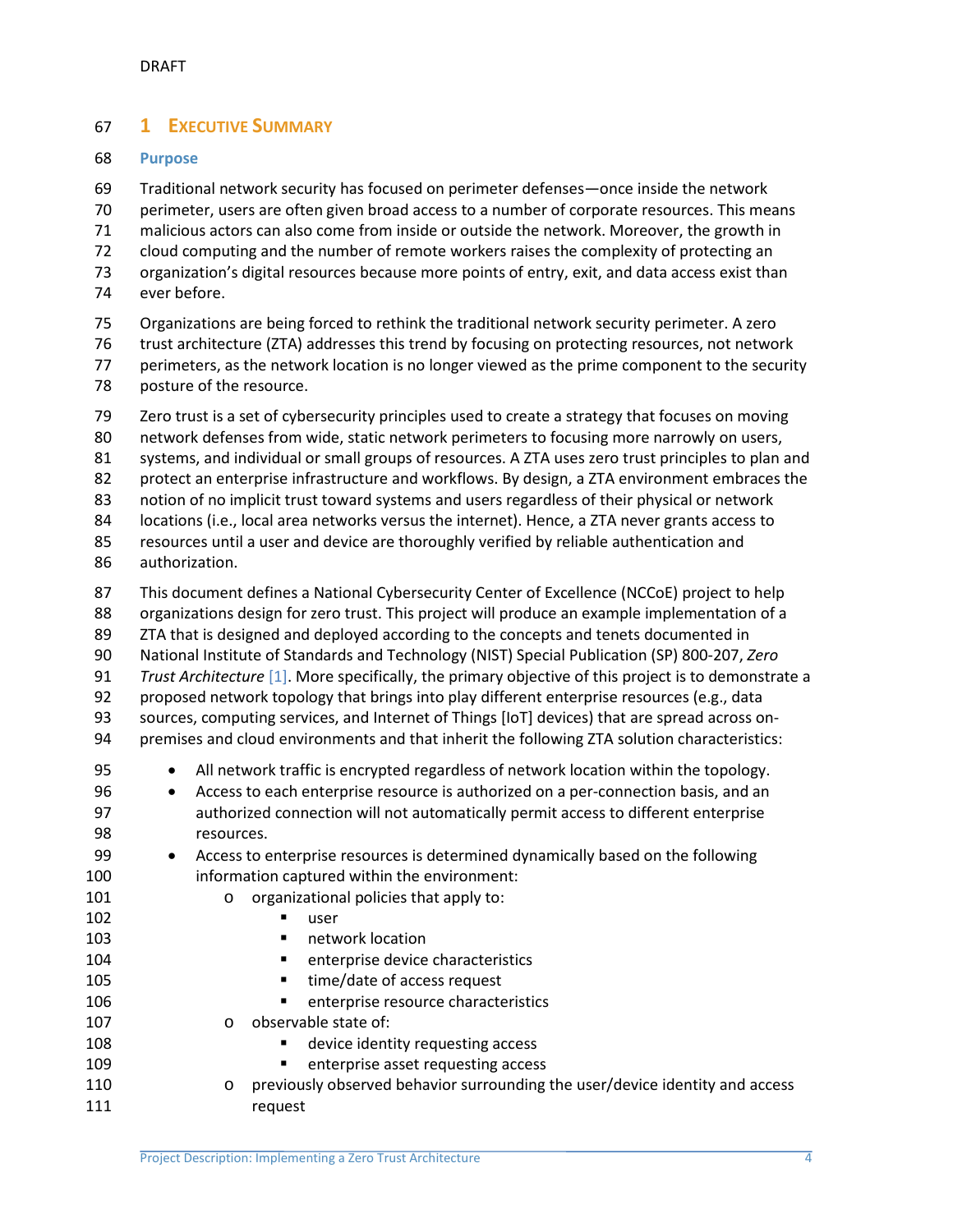- 112 Enterprise assets, devices, and resources are identified and continually reassessed and monitored to maintain them in their most secure states possible. 114 • User and device interaction are continually monitored with possible reauthentication
- and reauthorization by using multifactor authentication. 116 • Information about the current state of the network and communications is logged and
- 117 leveraged later for better policy alignment to increase the enterprise's overall security posture.
- 

A secondary objective of this project is to identify, and minimize where possible, the negative

impacts on user experience as a result of employing a ZTA strategy with the solution

 characteristics described above. A successful ZTA solution should introduce as little friction to the user experience as practicable.

This project will result in a publicly available NIST Cybersecurity Practice Guide, a detailed

- implementation guide of the practical steps needed to implement a cybersecurity reference design that addresses the project objectives.
- <span id="page-5-0"></span>**Scope**

The current understanding of zero trust is focused on the enterprise. A generalized enterprise

information technology (IT) infrastructure combines users (including employees, contractors,

and guests), devices, and resources that are hosted on-premises, in the cloud, or some

combination of the two. There may also be branch offices, remote workers, and bring-your-

own-device usage that complicates formation and enforcement of access policies.

This project will focus primarily on access to enterprise resources. More specifically, the focus

will be on behaviors of enterprise employees, contractors, and guests accessing enterprise

resources while connected from the corporate (or enterprise HQ) network, a branch office, or

the internet. Access requests can occur over both the enterprise-owned part of the

infrastructure as well as the public/nonenterprise-owned part of the infrastructure. This

requires that all access requests be secure, authorized, and verified before access is granted,

- regardless of where the request is initiated or where the resources are located.
- <span id="page-5-1"></span>**Assumptions/Challenges**
- Many organizations are looking to build for zero trust, but challenges exist. Current challenges to implementing a ZTA include:
- 143 maturity of vendor products to support a ZTA 144 • an organization's ability/willingness to migrate to a ZTA because of: o heavy investment in other (legacy) technologies **b and 146** o lack of ability and/or resources to develop a transition plan, pilot, or proof of concept 148 • security issues such as: **o** compromise of the zero trust control plane **b** o ability to recognize attacks 151 • interoperability considerations of ZTA products/solutions with legacy technologies such as:
- o standard versus proprietary interfaces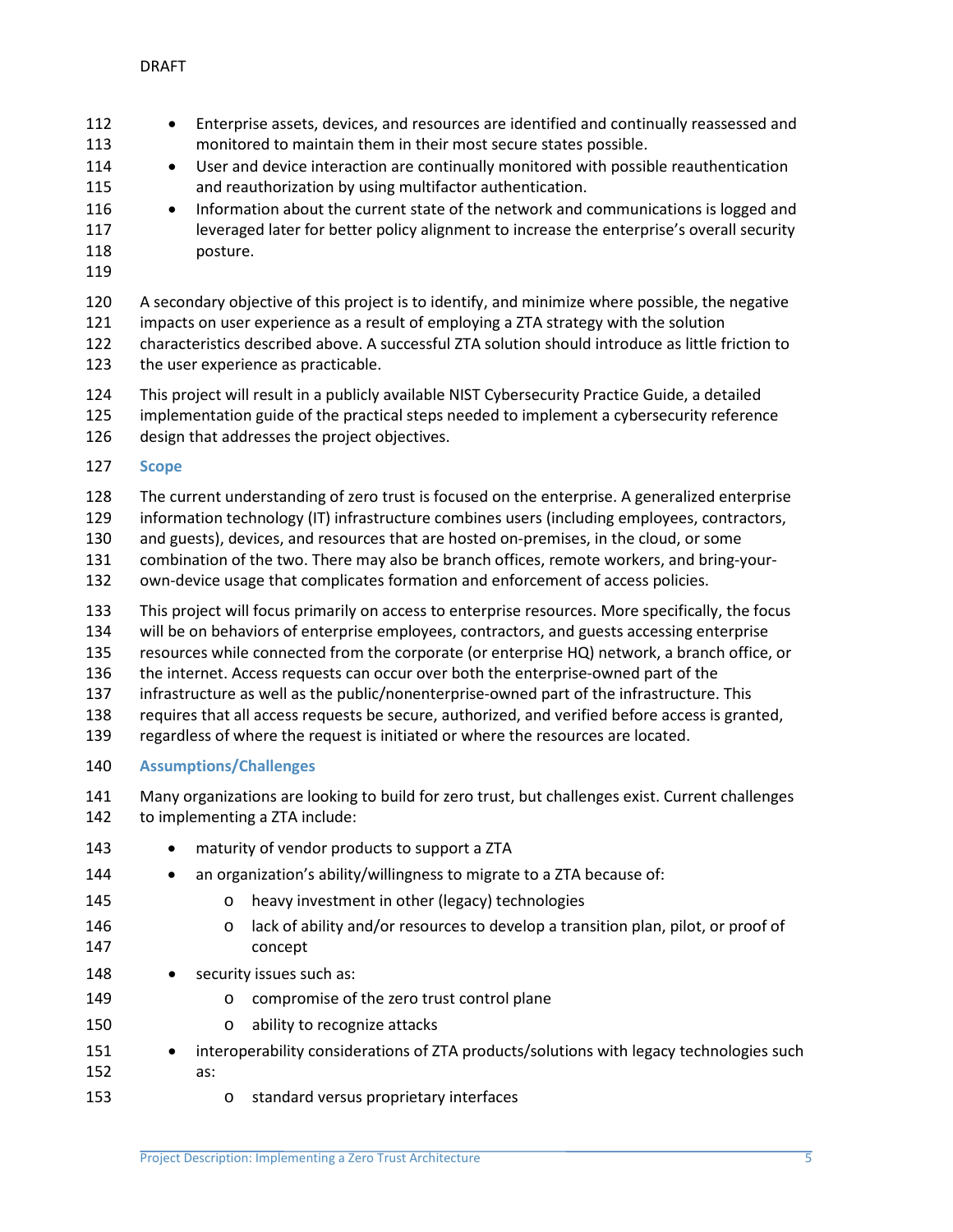- o ability to interact with enterprise and cloud services
- User experience. To date, there has been no detailed examination of how a ZTA would or could impact end-user experience and behavior. The goal of a ZTA should be to enhance security and provide a largely seamless user experience.
- 
- This practice guide aims to mitigate these challenges with the solutions and collaborators that will be selected for the demonstration project.
- <span id="page-6-0"></span>**Background**

 Historically, the perimeter-based network security model has been the dominant model for information security. It assumes that users inside the corporate network perimeter are "trusted" and anyone on the outside is "untrusted." For several decades, this view of trust has served as the basis for determining what resources a user/device can access.

- Several high-profile cyber attacks in recent years, including the Office of Personnel Management
- breach in 2015, have undermined the case for the perimeter-based model. Moreover, the
- perimeter is becoming less relevant due to several factors including the growth of cloud
- computing, mobility, and changes in the modern workforce. It is with this backdrop that the Federal Chief Information Officer (CIO) Council engaged the NIST NCCoE in 2018 to help federal
- agencies coalesce around a definition for ZTA and understand the benefits and limitations of a
- zero trust architecture. The interagency collaboration resulted in publication of NIST SP 800-207,
- *Zero Trust Architecture*.
- This NCCoE project description builds on the work with federal agencies and the Federal CIO
- Council as we seek to build and document an example ZTA using commercially available
- products and that aligns to the concepts and principles in NIST SP 800-207.

# <span id="page-6-1"></span>**2 SCENARIOS**

 Responses from industry organizations that express interest in participating in this project will affect the potential scenario set in terms of the composition and number of scenarios

- demonstrated.
- <span id="page-6-2"></span>**Scenario 1: Employee Access to Corporate Resources**
- *An employee is looking for easy and secure access to corporate resources from any work*

 *location.* This scenario will demonstrate a specific user experience where an employee attempts to access corporate services such as the corporate intranet, a time and attendance system, and other Human Resources systems by using an enterprise-managed device. The associated access request for that resource will be provisioned, dynamically and in real time, by a ZTA solution implemented in this project. The employee will be able to perform the following:

- 188 Access on-premises corporate resources while connected from the corporate intranet.
- 189 Access corporate resources in the cloud while connected directly from the corporate intranet.
- 191 Access on-premises corporate resources while connected from a branch office.
- 192 Access corporate resources in the cloud while connected from a branch office.
- 193 Access on-premises corporate resources from the public internet.
- 194 Access corporate resources in the cloud from the public internet.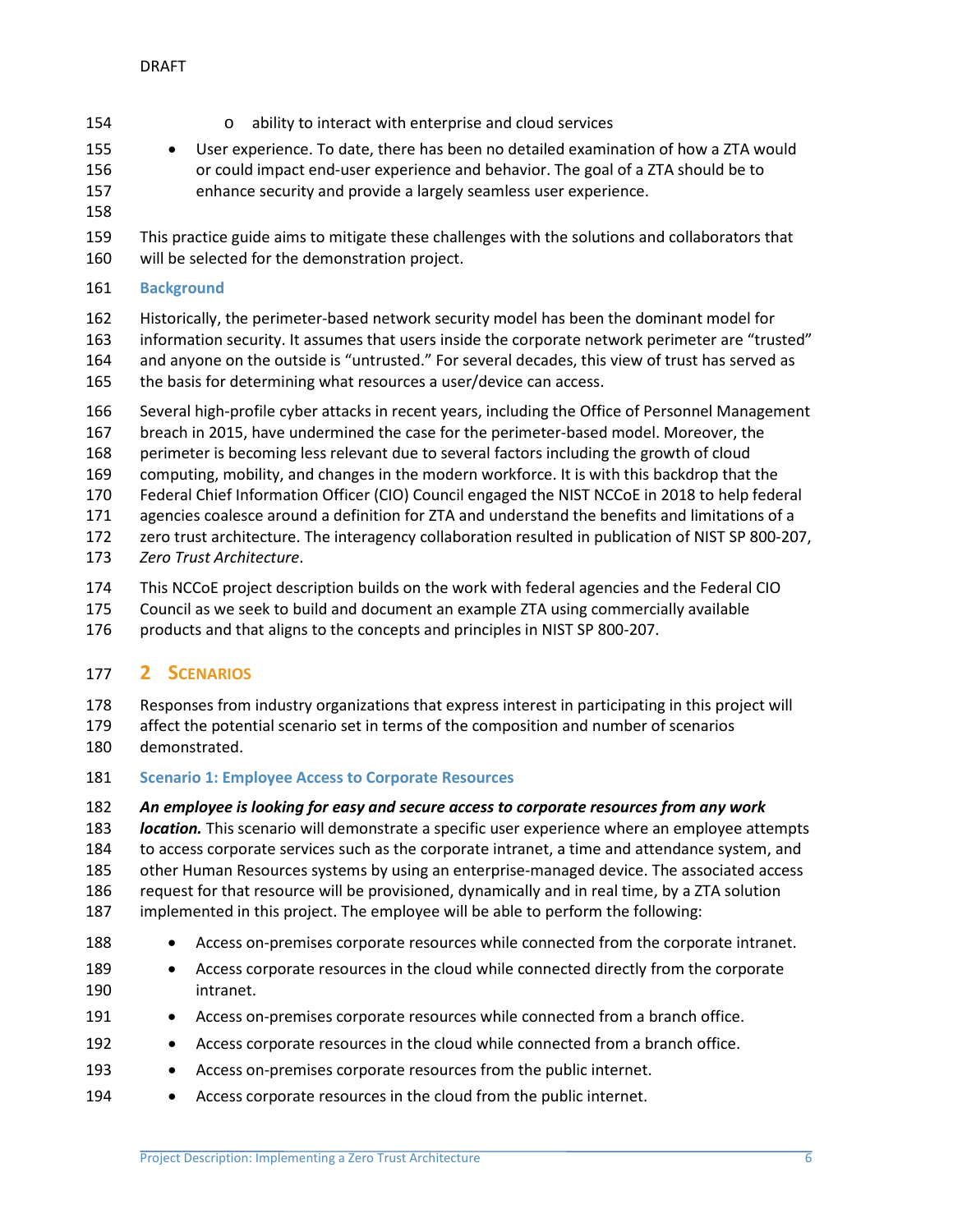### <span id="page-7-0"></span>**Scenario 2: Employee Access to Internet Resources**

*An employee is attempting to access the public internet to accomplish some tasks.* This

scenario will demonstrate a specific user experience where an employee attempts to access a

web-based service on the internet by using an enterprise-managed device. Although the web-

based service is not owned and managed by the enterprise, the associated access request for

that resource will still be provisioned, dynamically and in real time, by a ZTA solution

- implemented in this project. The solution will allow the employee access regardless of location,
- that is, the employee can access the internet while connected inside the corporate intranet, a
- branch office, or the public internet by using an enterprise-managed device.

 If an employee is permitted by corporate policy to access nonenterprise-managed resources and services in the public internet by using enterprise-managed devices, the ZTA solution will allow 206 the enterprise to determine the extent of this access.

- Examples of access restrictions in the above paragraph could include:
- Access to social media sites is not permitted.
- Access to an internet search engine is permitted, and the associated access request for this resource does not need to be provisioned in real time through the corporate 211 hetwork when an employee is working at a branch office or remotely (e.g., coffee shop or airport).
- Mission-critical services on the public internet (e.g., email, GitHub) can be accessed directly by the employee, but these services must be authorized using enterprise user credentials.
- <span id="page-7-1"></span>**Scenario 3: Contractor Access to Corporate and Internet Resources**

 *A contractor is attempting to access certain corporate resources and the internet.* This scenario will demonstrate a specific user experience where a contractor hired to provide a specific service attempts to access certain corporate resources and the internet to perform the planned service for the organization. The corporate resources can be on premises or in the cloud, and 221 the contractor will be able to access corporate resources while on premises or from the public internet. The associated network access requests for resources that the contractor attempts to access will be provisioned, dynamically and in real time, by a ZTA solution implemented in this project.

<span id="page-7-2"></span>**Scenario 4: Interserver Communication Within the Enterprise**

226 Corporate services often have different servers communicating with each other. For example, a web server communicates with an application server. The application server communicates with 228 a database to retrieve data back to the web server. This scenario will demonstrate examples of interserver interactions within the enterprise, which will include servers that are on premises, in the cloud, or between servers that are on premises and in the cloud. The associated network communications among designated servers that interact with one another will be provisioned,

dynamically and in real time, by a ZTA solution implemented in this project.

<span id="page-7-3"></span>**Scenario 5: Cross-Enterprise Collaboration with Business Partners**

Two enterprises may collaborate on a project where resources are shared. In this scenario, the

- 235 ZTA solution implemented in this project will enable users from one enterprise to securely
- access specific resources from the other enterprise, and vice versa. For example, enterprise A
- users will be able to access a specific application from enterprise B, while enterprise B users will
- be able to access a specific database from enterprise A.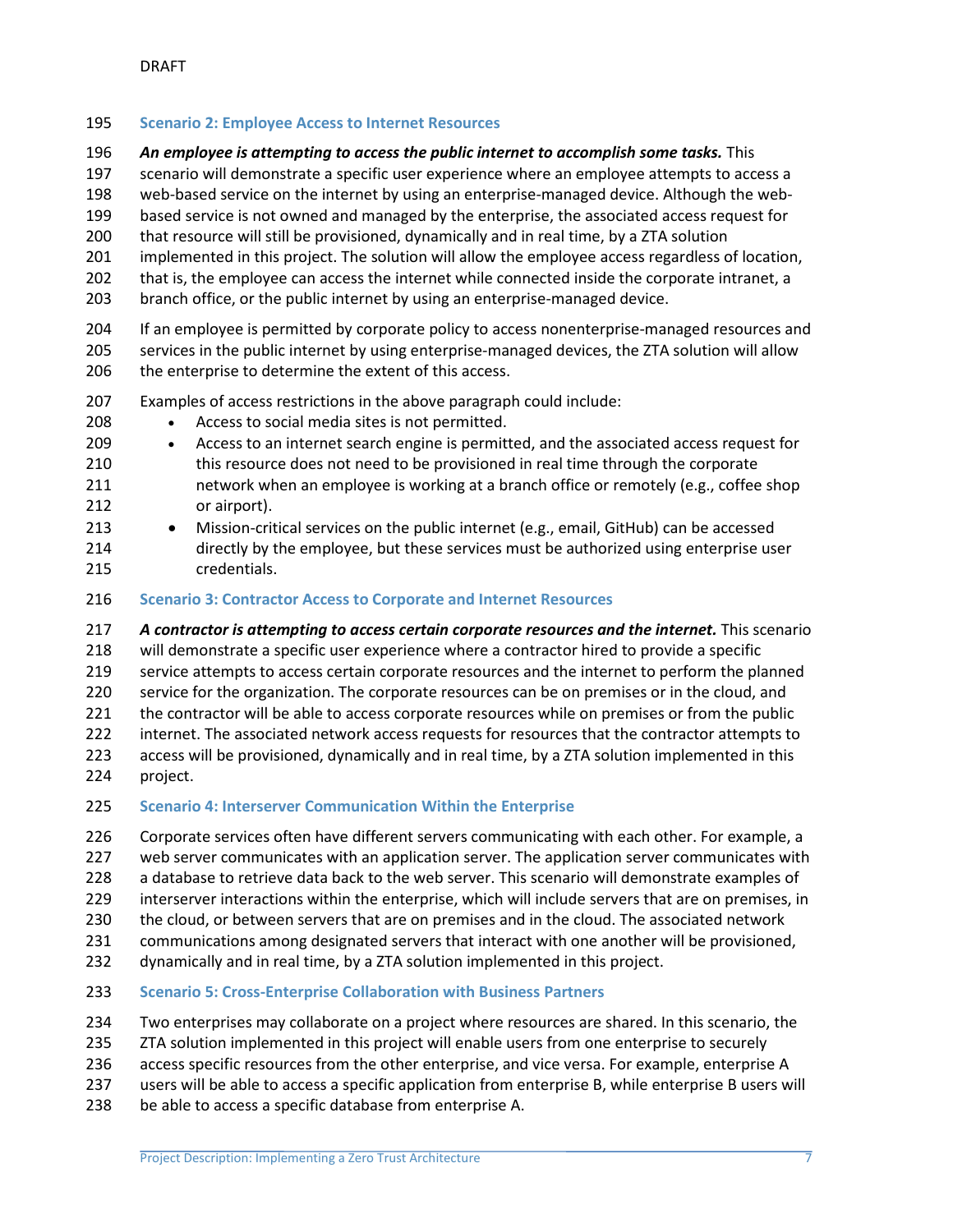#### <span id="page-8-0"></span>**Scenario 6: Develop Confidence Level with Corporate Resources**

- Enterprises have monitoring systems, security information and event management (SIEM)
- 241 systems, and other resources that can provide data to a policy engine to create a more granular
- confidence level for access to corporate resources and promote strict access based on the
- confidence level. In this scenario, a ZTA solution will integrate these monitoring and SIEM
- 244 systems with the policy engine to produce more precise calculation of confidence levels.

# **Note: The scenarios above may be created and demonstrated in different phases throughout the project.**

# <span id="page-8-1"></span>**3 HIGH-LEVEL ARCHITECTURE**

 Figure 1 illustrates a high-level representation of the logical components that may achieve the desired capabilities.



#### <span id="page-8-2"></span>**Component List**

- The component definitions below come directly from the draft NIST SP 800-207, *Zero Trust Architecture.*
- Core Components:
- The policy engine is responsible for the ultimate decision to grant access to a resource for a given user/device. Confidence levels and ultimate access decisions are calculated by the policy engine.
- The policy administrator is responsible for establishing and maintaining the connection between a user/device and a resource.
- 261 The policy enforcement point is responsible for enabling, monitoring, and eventually terminating connections between a user/device and an enterprise resource.
- Supporting Components: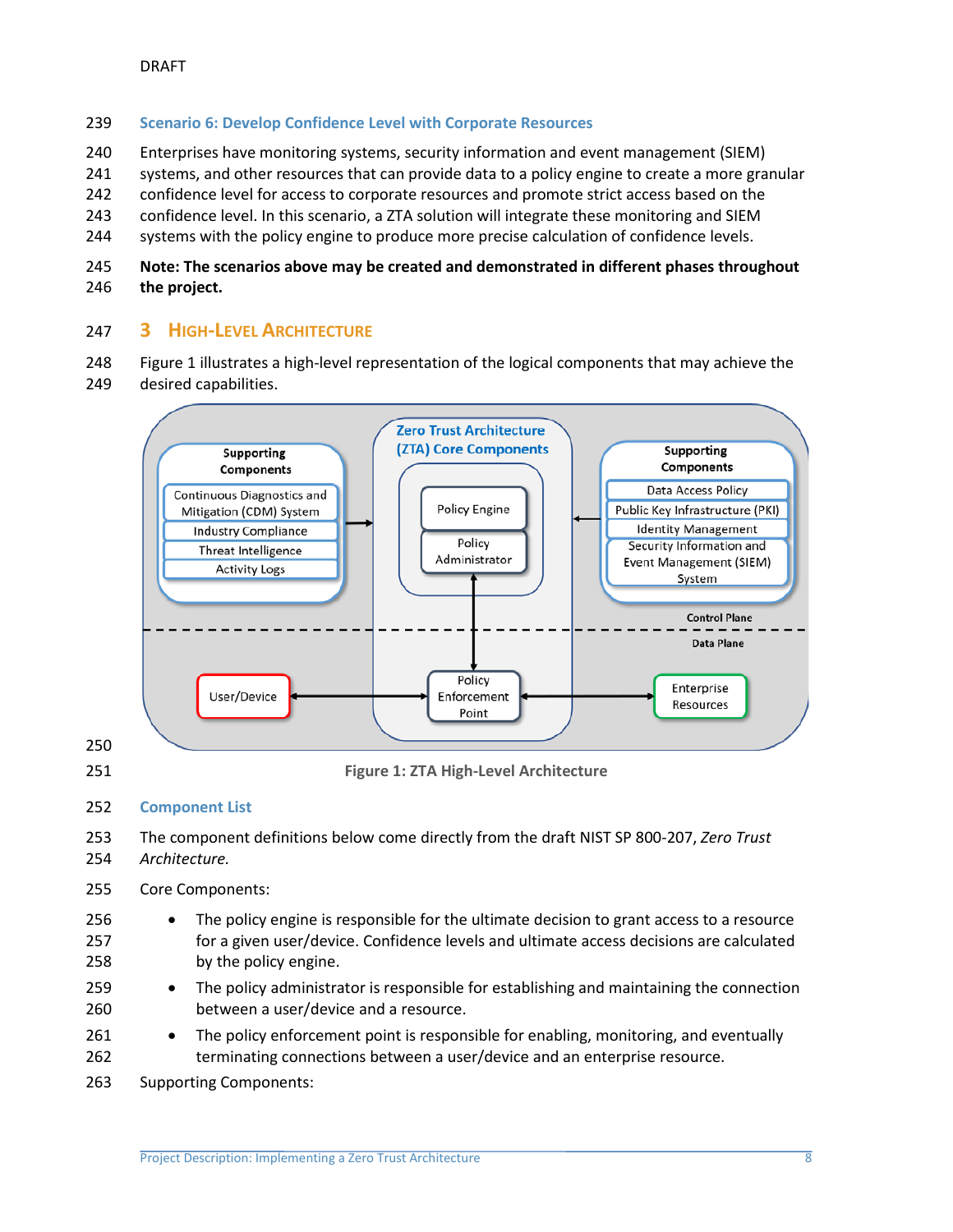<span id="page-9-0"></span>

| 264<br>265               | $\bullet$     | The CDM system gathers information about the current state of enterprise assets and<br>applies updates to configuration settings and software.                                                                                                                                                                                   |
|--------------------------|---------------|----------------------------------------------------------------------------------------------------------------------------------------------------------------------------------------------------------------------------------------------------------------------------------------------------------------------------------|
| 266<br>267<br>268        | ٠             | The industry compliance system includes all the policy rules that an enterprise develops<br>to ensure compliance with any regulatory regime it may fall under (e.g., healthcare or<br>financial industry information security requirements).                                                                                     |
| 269<br>270<br>271        | $\bullet$     | Threat intelligence feeds funnel information collected from internal and/or external<br>sources about newly discovered attacks or vulnerabilities to the policy engine to help<br>make access decisions.                                                                                                                         |
| 272<br>273               | $\bullet$     | The network and access logging system is responsible for recording traffic metadata<br>seen on the network and for access requests made to enterprise resources.                                                                                                                                                                 |
| 274<br>275<br>276        | ٠             | Data access policies are the attributes, rules, and policies about access to enterprise<br>resources. This set of rules could be encoded in or dynamically generated by the policy<br>engine.                                                                                                                                    |
| 277<br>278               | $\bullet$     | The PKI system is responsible for generating and logging keys and/or certificates issued<br>by the enterprise to resources, devices, and applications.                                                                                                                                                                           |
| 279<br>280               | ٠             | The identity management system is responsible for creating, storing, and managing<br>enterprise user accounts and identity records.                                                                                                                                                                                              |
| 281<br>282               | $\bullet$     | The SIEM system collects security-centric information for later analysis. This information<br>is used to refine policies and warn of possible attacks against enterprise resources.                                                                                                                                              |
| 283                      |               | Devices and Network Infrastructure Components:                                                                                                                                                                                                                                                                                   |
| 284<br>285               | $\bullet$     | Devices include laptops, tablets, and other mobile or IoT devices that connect to the<br>enterprise.                                                                                                                                                                                                                             |
| 286<br>287<br>288<br>289 | $\bullet$     | Network infrastructure components encompass network resources that a medium or<br>large enterprise typically deploys in its environment. Note: The network infrastructure is<br>not depicted in Figure 1. It is assumed that the ZTA core and supporting components<br>and devices are connected via the network infrastructure. |
| 290                      |               | <b>Desired Requirements</b>                                                                                                                                                                                                                                                                                                      |
| 291<br>292               | requirements: | This project seeks to develop a reference design and implementation that meet the following                                                                                                                                                                                                                                      |
| 293<br>294               |               | represents a standards-based solution architecture that is an effective and secure<br>approach to implementing a ZTA                                                                                                                                                                                                             |
| 295<br>296<br>297        | $\bullet$     | provides direct access to internet and corporate resources, on premises and in the<br>cloud, without the use of third-party tools (e.g., virtual private network, trusted internet<br>connection)                                                                                                                                |
| 298                      | $\bullet$     | demonstrates integration with cloud and enterprise on-premises resources                                                                                                                                                                                                                                                         |
| 299<br>300<br>301        | $\bullet$     | shows integration with standard directory protocols and identity management services<br>(e.g., Lightweight Directory Access Protocol [LDAP], Active Directory, OpenLDAP,<br>Security Assertion Markup Language)                                                                                                                  |
| 302<br>303               | $\bullet$     | demonstrates integration with legacy and current SIEM tools through standard<br>application programming interfaces                                                                                                                                                                                                               |
| 304                      |               | shows desired enterprise user device security requirements, including:                                                                                                                                                                                                                                                           |
| 305                      |               | maintaining data protection at rest<br>O                                                                                                                                                                                                                                                                                         |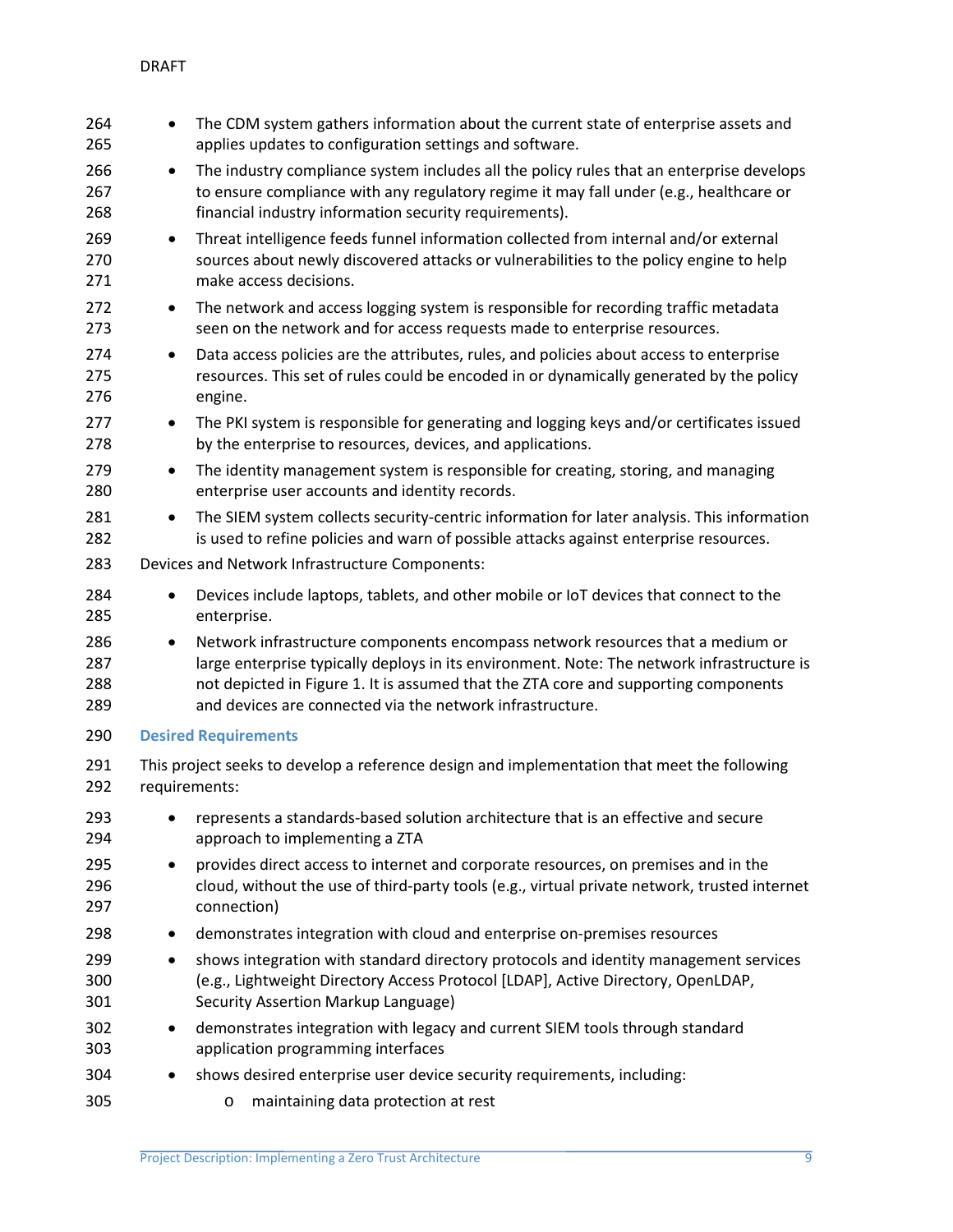<span id="page-10-0"></span>

| 306<br>307               |   |           | $\circ$       | securing device vulnerabilities that could result in unauthorized access to data<br>stored on or accessed by the device, and misuse of the device                                                                                            |
|--------------------------|---|-----------|---------------|----------------------------------------------------------------------------------------------------------------------------------------------------------------------------------------------------------------------------------------------|
| 308<br>309               |   |           | O             | mitigating malware execution on the device that could result in unauthorized<br>access to data stored on or accessed by the device, and misuse of the device                                                                                 |
| 310<br>311               |   |           | $\circ$       | mitigating the risk of data loss through accidental, deliberate, or malicious<br>deletion or obfuscation of data stored on the device                                                                                                        |
| 312<br>313<br>314        |   |           | O             | maintaining awareness of and responding to suspicious or malicious activities<br>within and against the device to prevent or detect a compromise of the device,<br>and remediating as quickly as possible                                    |
| 315                      | 4 |           |               | <b>RELEVANT STANDARDS AND GUIDANCE</b>                                                                                                                                                                                                       |
| 316                      |   |           |               | The references, standards, and guidelines that are applicable to this project are listed below.                                                                                                                                              |
| 317<br>318               |   |           | Cybersecurity | NIST Cybersecurity Framework v.1.1, Framework for Improving Critical Infrastructure                                                                                                                                                          |
| 319                      |   |           |               | https://nvlpubs.nist.gov/nistpubs/CSWP/NIST.CSWP.04162018.pdf                                                                                                                                                                                |
| 320<br>321               |   | $\bullet$ |               | NIST SP 800-30 Revision 1, Guide for Conducting Risk Assessments<br>https://doi.org/10.6028/NIST.SP.800-30r1                                                                                                                                 |
| 322<br>323<br>324        |   | $\bullet$ |               | NIST SP 800-37 Revision 2, Risk Management Framework for Information Systems and<br>Organizations: A System Life Cycle Approach For Security and Privacy<br>https://nvlpubs.nist.gov/nistpubs/SpecialPublications/NIST.SP.800-37r2.pdf       |
| 325<br>326<br>327<br>328 |   | $\bullet$ |               | NIST SP 800-53 Revision 4, Security and Privacy Controls for Federal Information<br><b>Systems and Organizations</b><br>https://csrc.nist.gov/csrc/media/publications/sp/800-53/rev-4/archive/2013-04-<br>30/documents/sp800-53-rev4-ipd.pdf |
| 329<br>330<br>331        |   | $\bullet$ | General       | NIST SP 800-57 Part 1 Revision 4, Recommendation for Key Management: Part 1:<br>https://nvlpubs.nist.gov/nistpubs/SpecialPublications/NIST.SP.800-57pt1r4.pdf                                                                                |
| 332<br>333               |   | $\bullet$ |               | NIST SP 800-61 Revision 2, Computer Security Incident Handling Guide<br>http://nvlpubs.nist.gov/nistpubs/SpecialPublications/NIST.SP.800-61r2.pdf                                                                                            |
| 334<br>335               |   | $\bullet$ |               | NIST SP 800-63 Revision 3, Digital Identity Guidelines<br>https://nvlpubs.nist.gov/nistpubs/SpecialPublications/NIST.SP.800-63-3.pdf                                                                                                         |
| 336<br>337               |   | $\bullet$ |               | NIST SP 800-92, Guide to Computer Security Log Management<br>http://nvlpubs.nist.gov/nistpubs/Legacy/SP/nistspecialpublication800-92.pdf                                                                                                     |
| 338<br>339<br>340        |   | $\bullet$ |               | NIST SP 800-122, Guide to Protecting the Confidentiality of Personally Identifiable<br>Information (PII)<br>https://nvlpubs.nist.gov/nistpubs/legacy/sp/nistspecialpublication800-122.pdf                                                    |
| 341<br>342<br>343        |   | $\bullet$ |               | NIST SP 800-160 Vol. 2, Developing Cyber Resilient Systems: A Systems Security<br><b>Engineering Approach</b><br>https://csrc.nist.gov/publications/detail/sp/800-160/vol-2/final                                                            |
| 344<br>345<br>346        |   | $\bullet$ |               | NIST SP 800-162, Guide to Attribute Based Access Control (ABAC) Definition and<br>Considerations<br>https://nvlpubs.nist.gov/nistpubs/specialpublications/NIST.sp.800-162.pdf                                                                |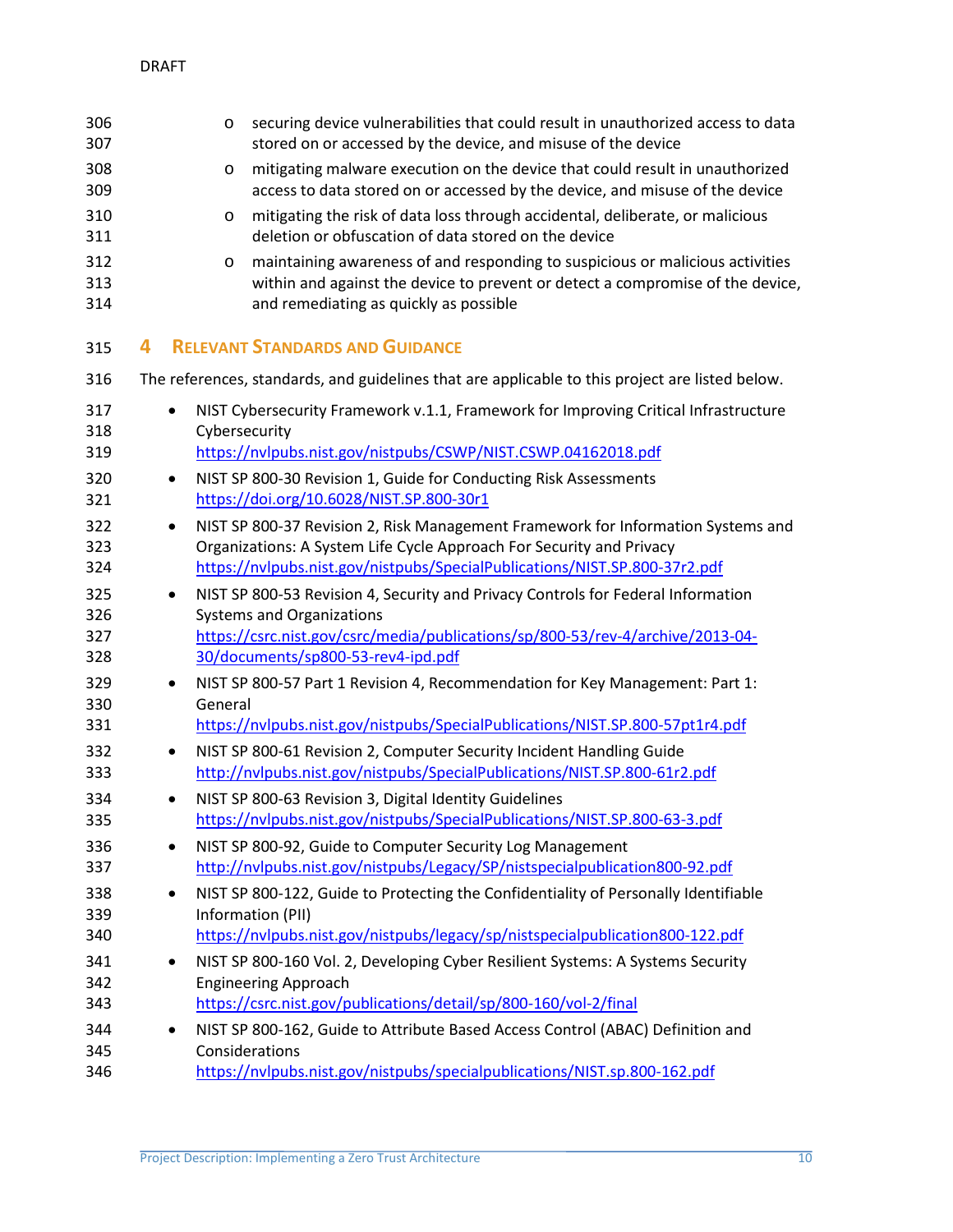| 347<br>348<br>349                     | NIST SP 800-175B, Guideline for Using Cryptographic Standards in the Federal<br>Government: Cryptographic Mechanisms<br>https://nvlpubs.nist.gov/nistpubs/SpecialPublications/NIST.SP.800-175b.pdf               |
|---------------------------------------|------------------------------------------------------------------------------------------------------------------------------------------------------------------------------------------------------------------|
| 350<br>$\bullet$<br>351<br>352        | NIST SP 800-171 Revision 2, Protecting Controlled Unclassified Information in<br>Nonfederal Information Systems and Organizations<br>https://nvlpubs.nist.gov/nistpubs/SpecialPublications/NIST.SP.800-171r2.pdf |
| 353<br>$\bullet$<br>354               | NIST SP 800-205, Attribute Considerations for Access Control Systems<br>https://nvlpubs.nist.gov/nistpubs/SpecialPublications/NIST.SP.800-205.pdf                                                                |
| 355<br>$\bullet$<br>356               | NIST SP 800-207 (Second Draft), Zero Trust Architecture<br>https://nvlpubs.nist.gov/nistpubs/SpecialPublications/NIST.SP.800-207-draft2.pdf                                                                      |
| 357<br>$\bullet$<br>358<br>359        | NIST SP 1800-3, Attribute Based Access Control<br>https://www.nccoe.nist.gov/sites/default/files/library/sp1800/abac-nist-sp1800-3-<br>draft-v2.pdf                                                              |
| 360<br>361<br>362                     | Cloud Security Alliance, Software Defined Perimeter Working Group, SDP Specification<br>1.0<br>https://downloads.cloudsecurityalliance.org/initiatives/sdp/SDP_Specification_1.0.pdf                             |
| 363<br>$\bullet$<br>364               | ISO/IEC 27001, Information Technology-Security Techniques-Information Security<br><b>Management Systems</b>                                                                                                      |
| 365<br>$\bullet$<br>366<br>367<br>368 | American Council for Technology-Industry Advisory Council, Zero Trust Cybersecurity<br><b>Current Trends</b><br>https://www.actiac.org/system/files/ACT-<br>IAC%20Zero%20Trust%20Project%20Report%2004182019.pdf |
| 369<br>$\bullet$<br>370<br>371        | Federal Information Processing Standards 140-3, Security Requirements for<br>Cryptographic Modules<br>https://nvlpubs.nist.gov/nistpubs/FIPS/NIST.FIPS.140-3.pdf                                                 |

# <span id="page-11-0"></span>**5 SECURITY CONTROL MAP**

 This table maps the characteristics of the commercial products that the NCCoE will apply to this cybersecurity challenge to the applicable standards and best practices described in the *Framework for Improving Critical Infrastructure Cybersecurity,* and to other NIST activities. This exercise is meant to demonstrate the real-world applicability of standards and best practices but 377 does not imply that products with these characteristics will meet an industry's requirements for regulatory approval or accreditation.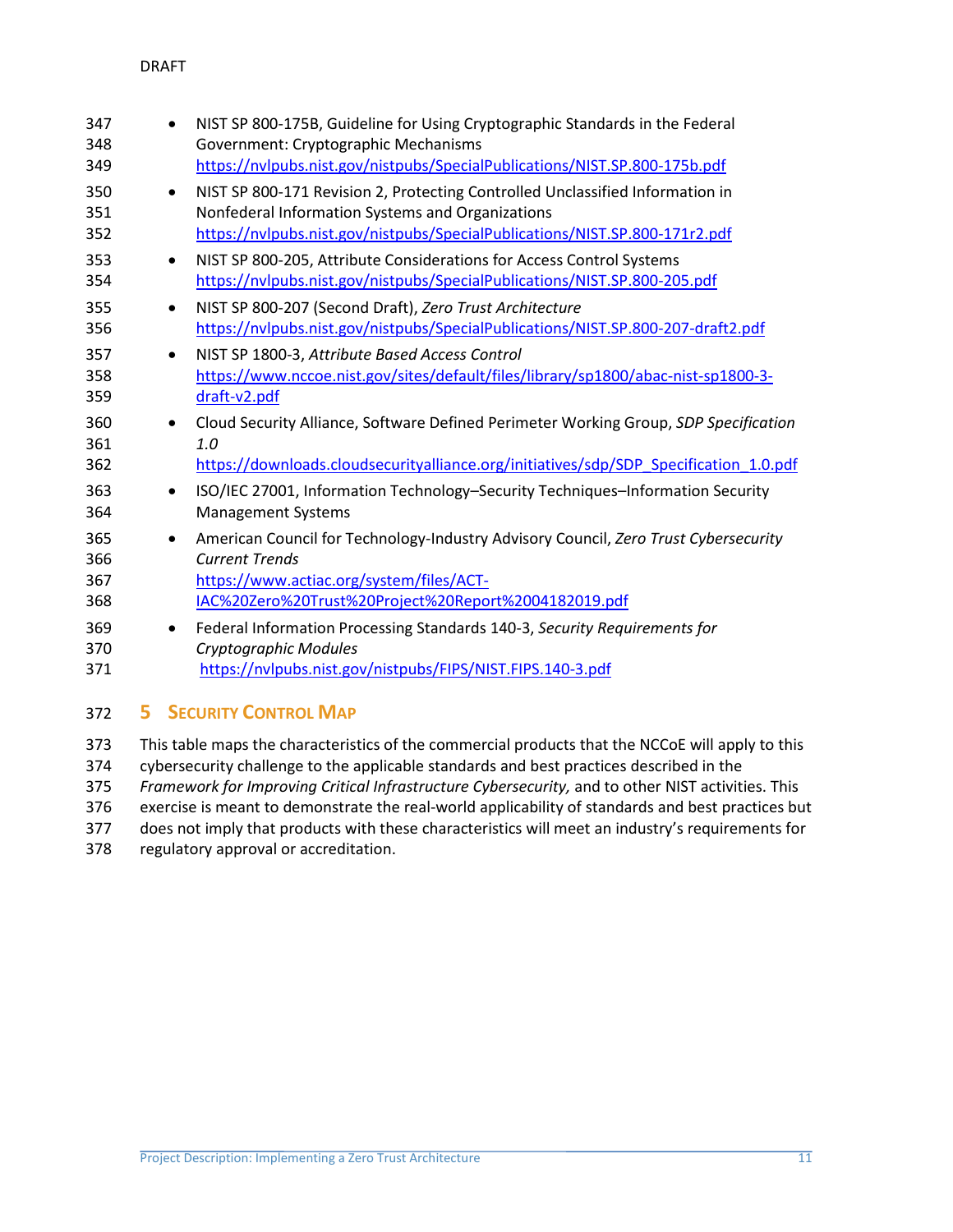# 379 **Table 1: Security Control Map**

|                      | <b>Cybersecurity Framework v1.1</b>                                            |                                                                                                                                                                               |                                                                                 |
|----------------------|--------------------------------------------------------------------------------|-------------------------------------------------------------------------------------------------------------------------------------------------------------------------------|---------------------------------------------------------------------------------|
| <b>Function</b>      | <b>Category</b>                                                                | <b>Subcategory</b>                                                                                                                                                            | <b>Applicable Components</b>                                                    |
| <b>Identify (ID)</b> | Asset Management (ID.AM)                                                       | ID.AM-1: Physical devices and systems<br>within the organization are inventoried.                                                                                             | <b>SIEM</b><br>User/Device<br>Data Resources                                    |
|                      |                                                                                | ID.AM-2: Software platforms and<br>applications within the organization are<br>inventoried.                                                                                   | <b>SIEM</b>                                                                     |
|                      |                                                                                | ID.AM-5: Resources (e.g., hardware,<br>devices, data, time, personnel, and<br>software) are prioritized based on their<br>classification, criticality, and business<br>value. | <b>SIEM</b><br><b>Policy Engine</b>                                             |
|                      | Risk Assessment (ID.RA)                                                        | ID.RA-1: Asset vulnerabilities are identified<br>and documented.                                                                                                              | <b>SIEM</b><br>Threat Intelligence                                              |
|                      |                                                                                | ID.RA-3: Threats, both internal and<br>external, are identified and documented.                                                                                               | <b>SIEM</b><br>Threat Intelligence                                              |
| <b>Protect (PR)</b>  | Identity Management,<br><b>Authentication and Access</b><br>Control<br>(PR.AC) | PR.AC-1<br>Identities and credentials are issued,<br>managed, verified, revoked, and audited<br>for authorized devices, users, and<br>processes.                              | <b>Identity Management System</b><br>Policy Engine                              |
|                      |                                                                                | PR.AC-3<br>Remote access is managed.                                                                                                                                          | Policy Engine<br><b>Policy Administrator</b><br><b>Policy Enforcement Point</b> |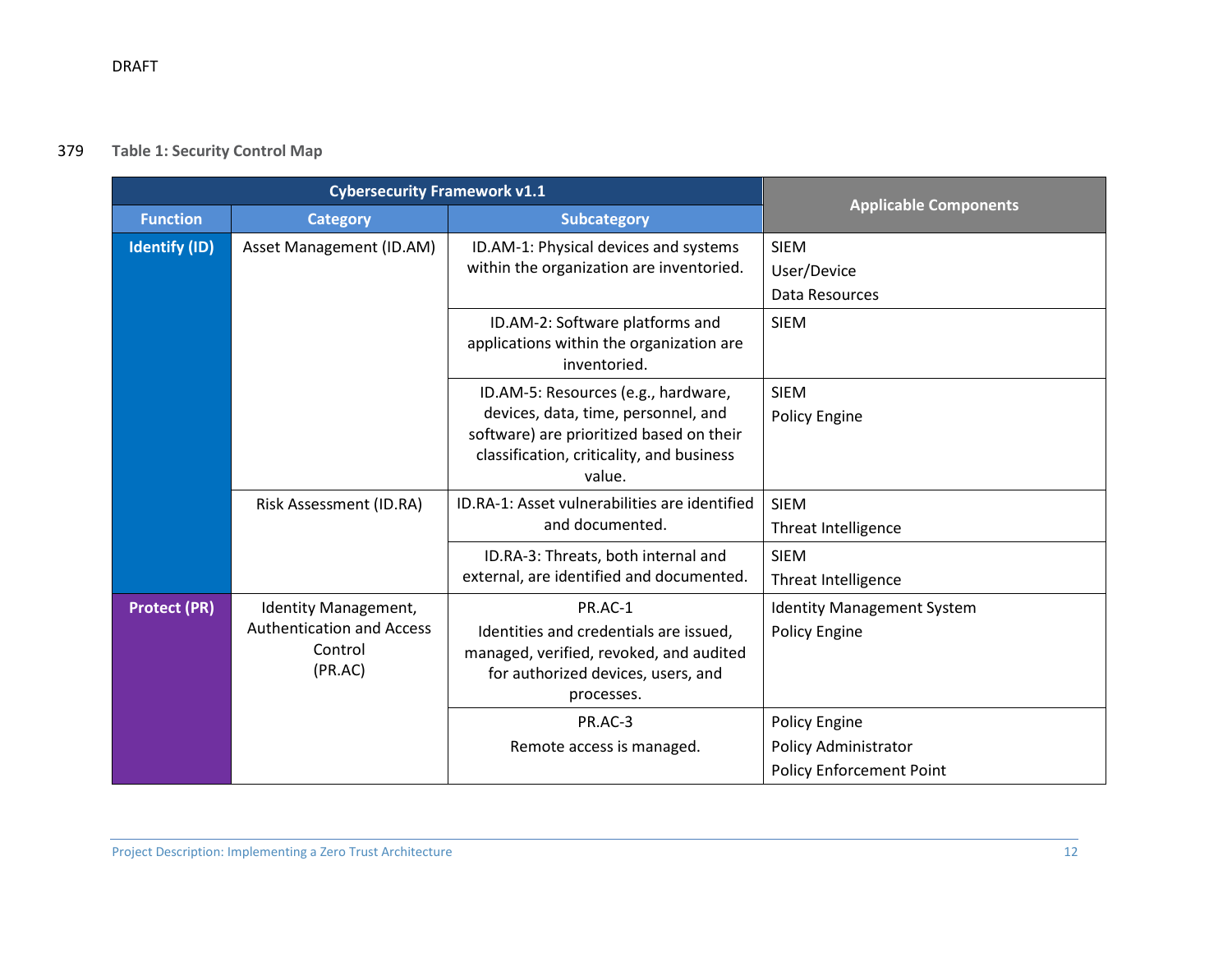|                 | <b>Cybersecurity Framework v1.1</b> |                                                                                                                                                                                                                                               |                                                                                          |
|-----------------|-------------------------------------|-----------------------------------------------------------------------------------------------------------------------------------------------------------------------------------------------------------------------------------------------|------------------------------------------------------------------------------------------|
| <b>Function</b> | <b>Category</b>                     | <b>Subcategory</b>                                                                                                                                                                                                                            | <b>Applicable Components</b>                                                             |
|                 |                                     | PR.AC-4<br>Access permissions and authorizations are<br>managed, incorporating the principles of<br>least privilege and separation of duties.                                                                                                 | <b>Policy Engine</b><br>Policy Administrator<br><b>Policy Enforcement Point</b>          |
|                 |                                     | PR.AC-5: Network integrity is protected<br>(e.g., network segregation, network<br>segmentation).                                                                                                                                              | <b>Policy Enforcement Point</b>                                                          |
|                 |                                     | PR.AC-6: Identities are proofed and bound<br>to credentials and asserted in interactions.                                                                                                                                                     | <b>Identity Management System</b><br>PKI<br>Policy Engine                                |
|                 |                                     | PR.AC-7<br>Users, devices, and other assets are<br>authenticated (e.g., single-factor,<br>multifactor) commensurate with the risk<br>of the transaction (e.g., individuals'<br>security and privacy risks and other<br>organizational risks). | <b>Identity Management System</b><br>PKI<br>Policy Engine<br><b>Policy Administrator</b> |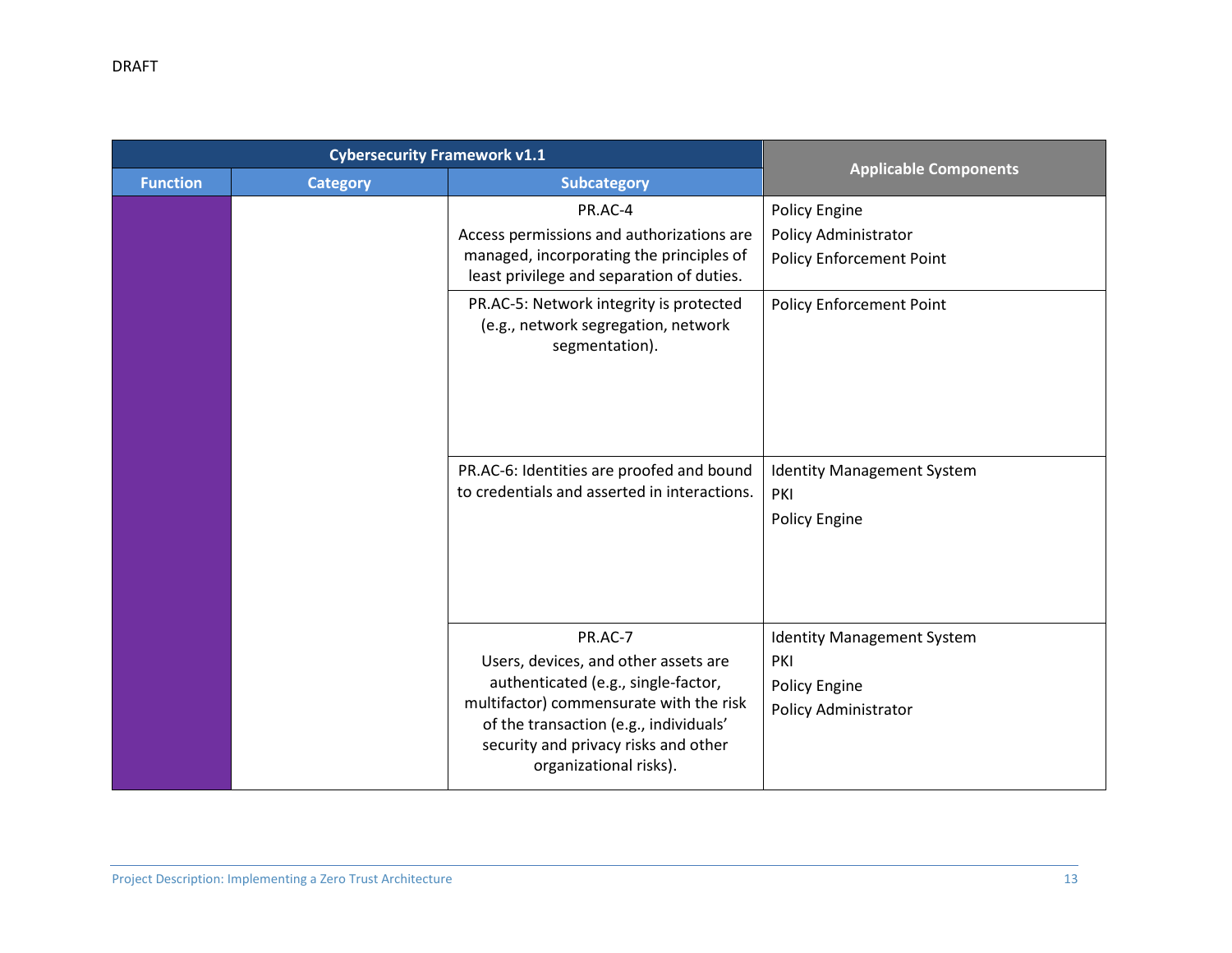|                     | <b>Cybersecurity Framework v1.1</b>                                  |                                                                                                                                                                                                         |                                                                          |
|---------------------|----------------------------------------------------------------------|---------------------------------------------------------------------------------------------------------------------------------------------------------------------------------------------------------|--------------------------------------------------------------------------|
| <b>Function</b>     | <b>Category</b>                                                      | <b>Subcategory</b>                                                                                                                                                                                      | <b>Applicable Components</b>                                             |
| <b>Protect (PR)</b> | Data Security<br>(PR.DS)                                             | PR.DS-2<br>Data in transit is protected.                                                                                                                                                                | Policy Engine<br>Policy Administrator<br><b>Policy Enforcement Point</b> |
|                     |                                                                      | PR.DS-5<br>Protections against data leaks are<br>implemented.                                                                                                                                           | Policy Engine<br>Policy Administrator<br><b>Policy Enforcement Point</b> |
|                     |                                                                      | PR.DS-6<br>Integrity-checking mechanisms are used to<br>verify software, firmware, and information<br>integrity.                                                                                        | <b>SIEM</b><br>Policy Engine                                             |
|                     |                                                                      | PR.DS-8<br>Integrity-checking mechanisms are used to<br>verify hardware integrity.                                                                                                                      | <b>SIEM</b><br>Policy Engine                                             |
|                     | <b>Information Protection</b><br>Processes and Procedures<br>(PR.IP) | PR.IP-1: A baseline configuration of<br>information technology/industrial control<br>systems is created and maintained,<br>incorporating security principles (e.g.,<br>concept of least functionality). | <b>SIEM</b>                                                              |
|                     |                                                                      | PR.IP-3<br>Configuration change control processes<br>are in place.                                                                                                                                      | <b>SIEM</b>                                                              |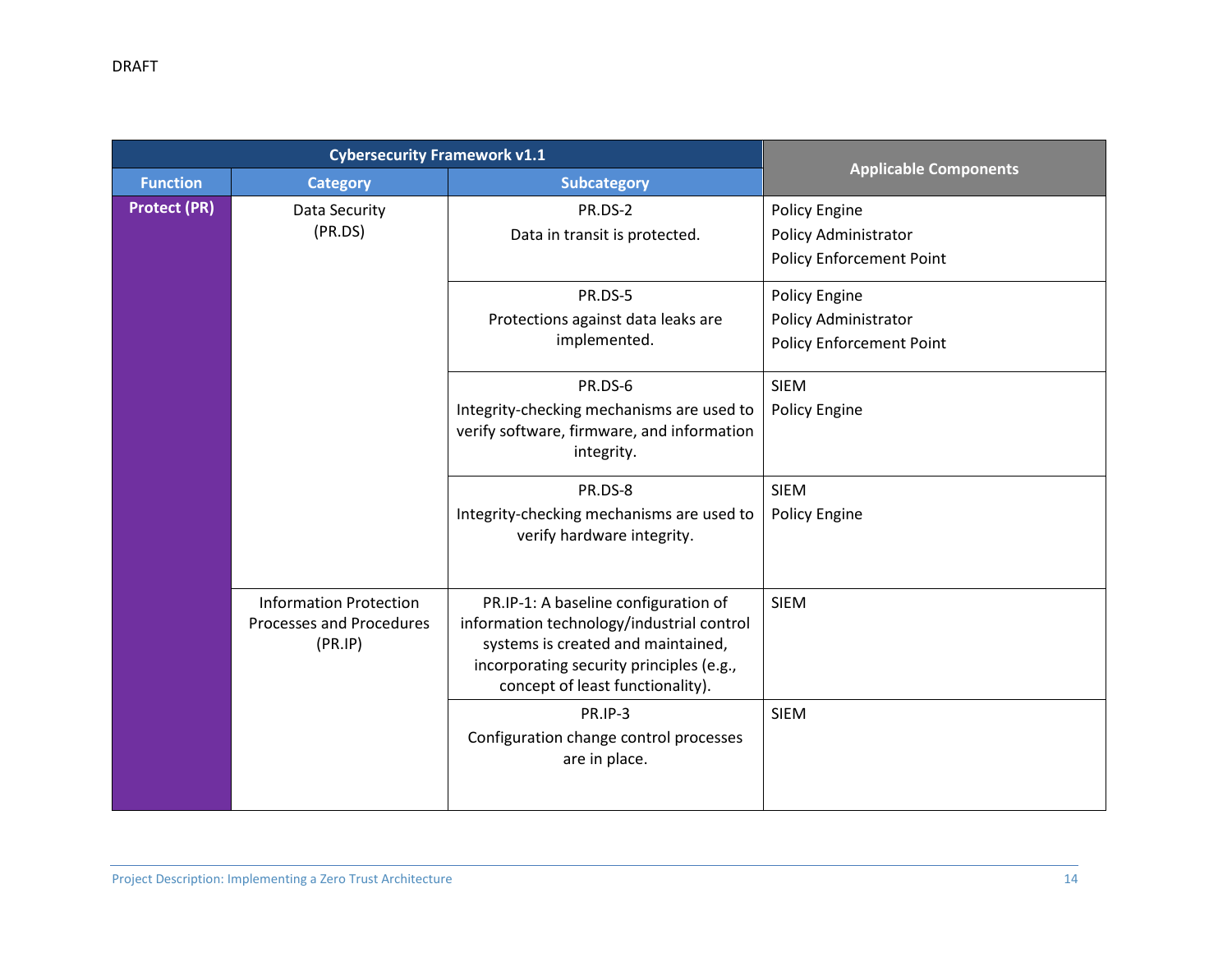|                 | <b>Cybersecurity Framework v1.1</b>     |                                                                                                                                      |                                                                                                                |  |
|-----------------|-----------------------------------------|--------------------------------------------------------------------------------------------------------------------------------------|----------------------------------------------------------------------------------------------------------------|--|
| <b>Function</b> | <b>Category</b>                         | <b>Subcategory</b>                                                                                                                   | <b>Applicable Components</b>                                                                                   |  |
|                 | <b>Protective Technology</b><br>(PR.PT) | PR.PT-3<br>The principle of least functionality is<br>incorporated by configuring systems to<br>provide only essential capabilities. | <b>Policy Engine</b><br><b>Policy Administrator</b><br><b>Policy Enforcement Point</b>                         |  |
|                 |                                         | PR.PT-4<br>Communications and control networks are<br>protected.                                                                     | Policy Engine<br><b>Policy Administrator</b><br><b>Policy Enforcement Point</b>                                |  |
|                 |                                         | PR.PT-4<br>Communications and control networks are<br>protected.                                                                     | <b>SIEM</b><br>Threat Intelligence<br>Policy Engine<br>Policy Administrator<br><b>Policy Enforcement Point</b> |  |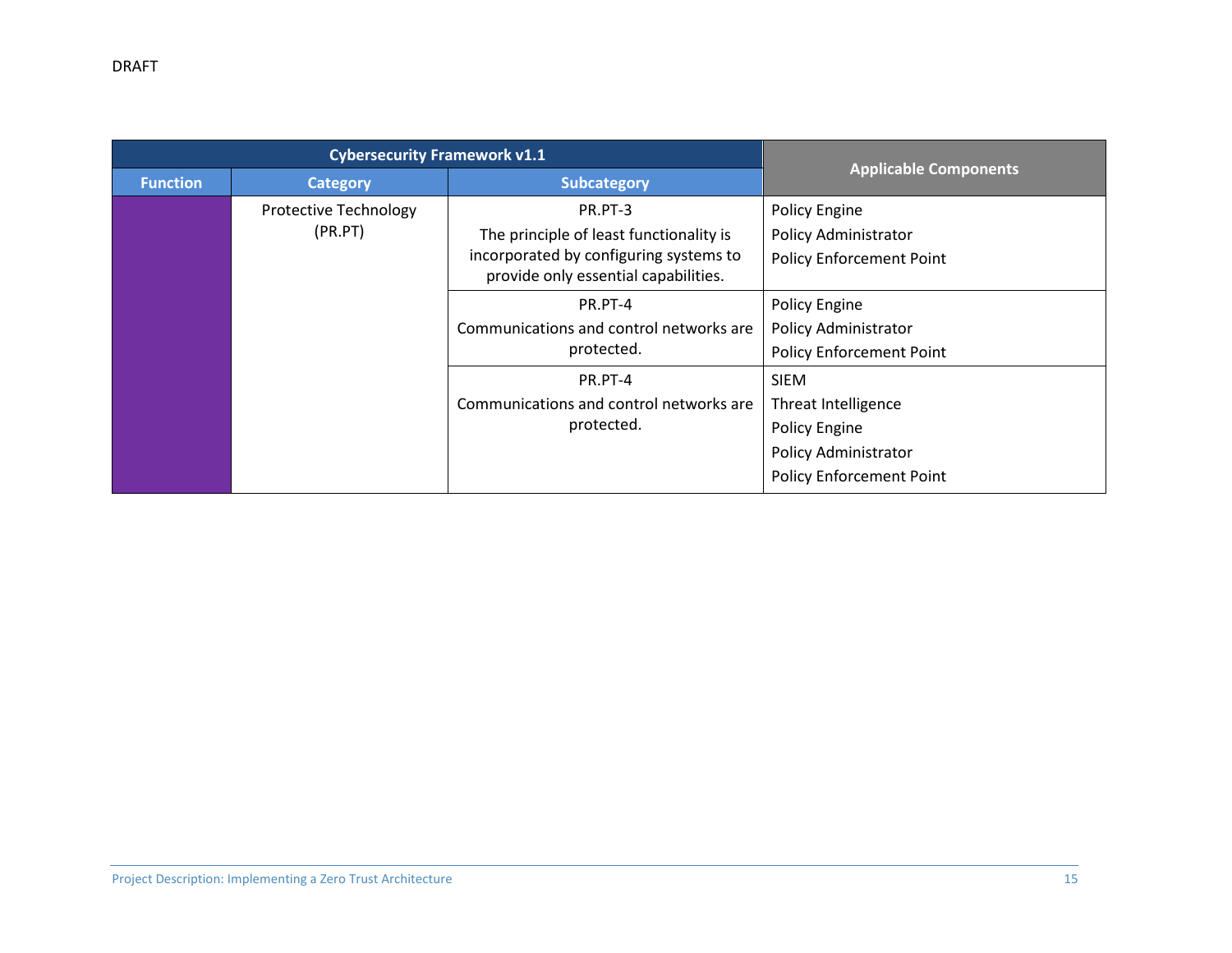|                 | <b>Cybersecurity Framework v1.1</b>                 |                                                                                                |                                                                                           |  |
|-----------------|-----------------------------------------------------|------------------------------------------------------------------------------------------------|-------------------------------------------------------------------------------------------|--|
| <b>Function</b> | <b>Category</b>                                     | <b>Subcategory</b>                                                                             | <b>Applicable Components</b>                                                              |  |
| <b>DETECT</b>   | <b>Anomalies and Events</b><br>(DE.AE)              | DE.AE-2: Detected events are analyzed to<br>understand attack targets and methods.             | <b>SIEM</b><br><b>Threat Intelligence</b><br><b>Policy Engine</b><br>Policy Administrator |  |
|                 |                                                     | DE.AE-3<br>Event data are collected and correlated<br>from multiple sources and sensors.       | <b>SIEM</b><br>Threat Intelligence<br>Policy Engine<br>Policy Administrator               |  |
|                 |                                                     | DE.AE-5: Incident alert thresholds are<br>established.                                         | <b>SIEM</b><br>Threat Intelligence<br>Policy Engine<br>Policy Administrator               |  |
|                 | <b>Security Continuous</b><br>Monitoring<br>(DE.CM) | DE.CM-1: The network is monitored to<br>detect potential cybersecurity events.                 | <b>SIEM</b><br>Threat Intelligence                                                        |  |
|                 |                                                     | DE.CM-2: The physical environment is<br>monitored to detect potential<br>cybersecurity events. | <b>SIEM</b>                                                                               |  |
|                 |                                                     | DE.CM-4<br>Malicious code is detected.                                                         | <b>SIEM</b><br><b>Threat Intelligence</b>                                                 |  |
|                 |                                                     | DE.CM-5<br>Unauthorized mobile code is detected.                                               | <b>SIEM</b><br>Threat Intelligence                                                        |  |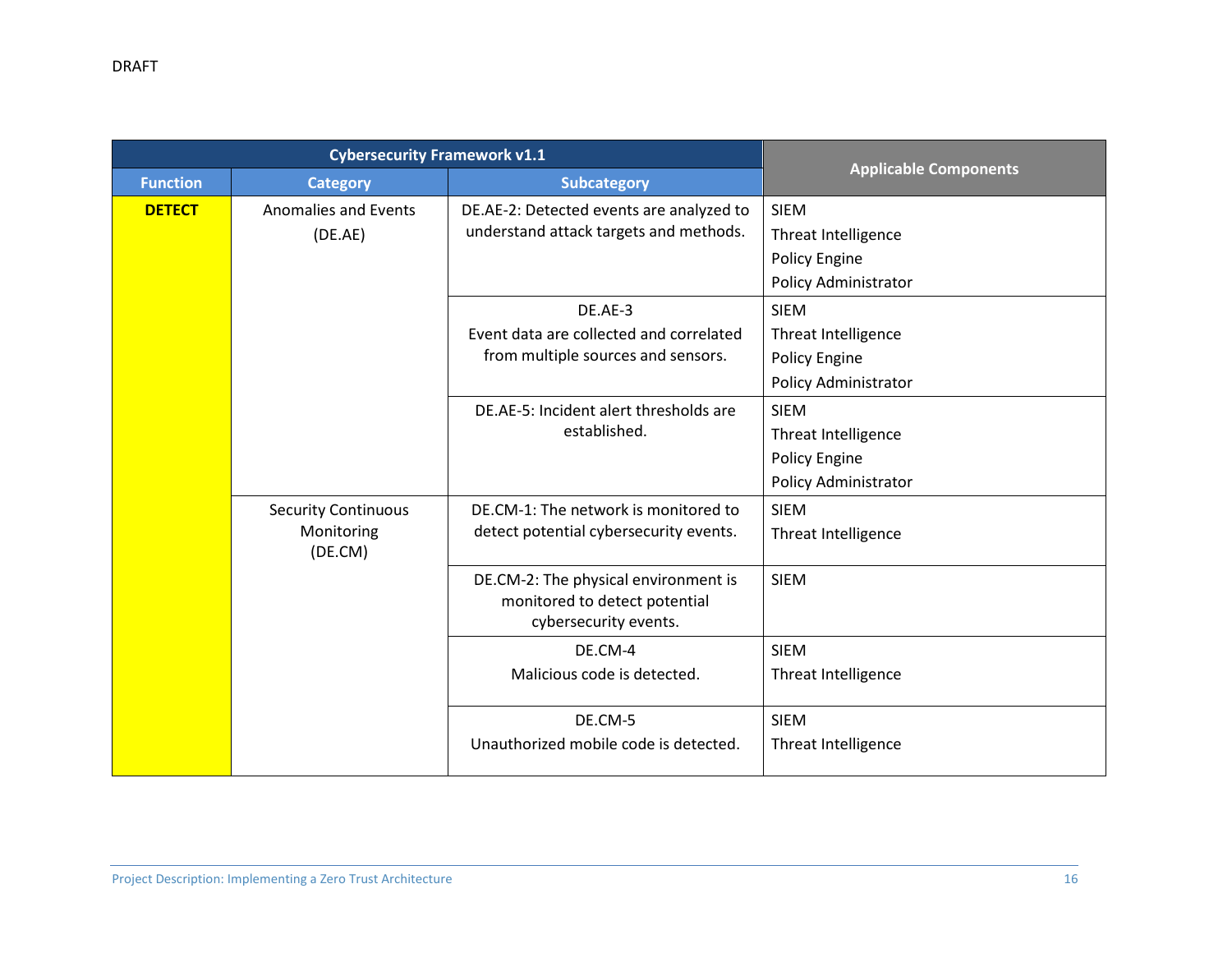|                 | <b>Cybersecurity Framework v1.1</b> |                                                                                                          |                                 |
|-----------------|-------------------------------------|----------------------------------------------------------------------------------------------------------|---------------------------------|
| <b>Function</b> | <b>Category</b>                     | <b>Subcategory</b>                                                                                       | <b>Applicable Components</b>    |
|                 |                                     | DE.CM-6: External service provider activity<br>is monitored to detect potential<br>cybersecurity events. |                                 |
|                 |                                     | DE.CM-7                                                                                                  | <b>SIEM</b>                     |
|                 |                                     | Monitoring for unauthorized personnel,<br>connections, devices, and software is<br>performed.            | Threat Intelligence             |
|                 |                                     | DE.CM-8: Vulnerability scans are                                                                         | <b>SIEM</b>                     |
|                 |                                     | performed.                                                                                               | Threat Intelligence             |
|                 | <b>Detection Processes</b>          | DE.DP-5                                                                                                  | <b>SIEM</b>                     |
|                 | (DE.DP)                             | Detection processes are continuously<br>improved.                                                        | Threat Intelligence             |
| <b>Respond</b>  | Mitigation (RS.MI)                  | RS.MI-1                                                                                                  | <b>SIEM</b>                     |
|                 |                                     | Incidents are contained.                                                                                 | Threat Intelligence             |
|                 |                                     |                                                                                                          | <b>Policy Enforcement Point</b> |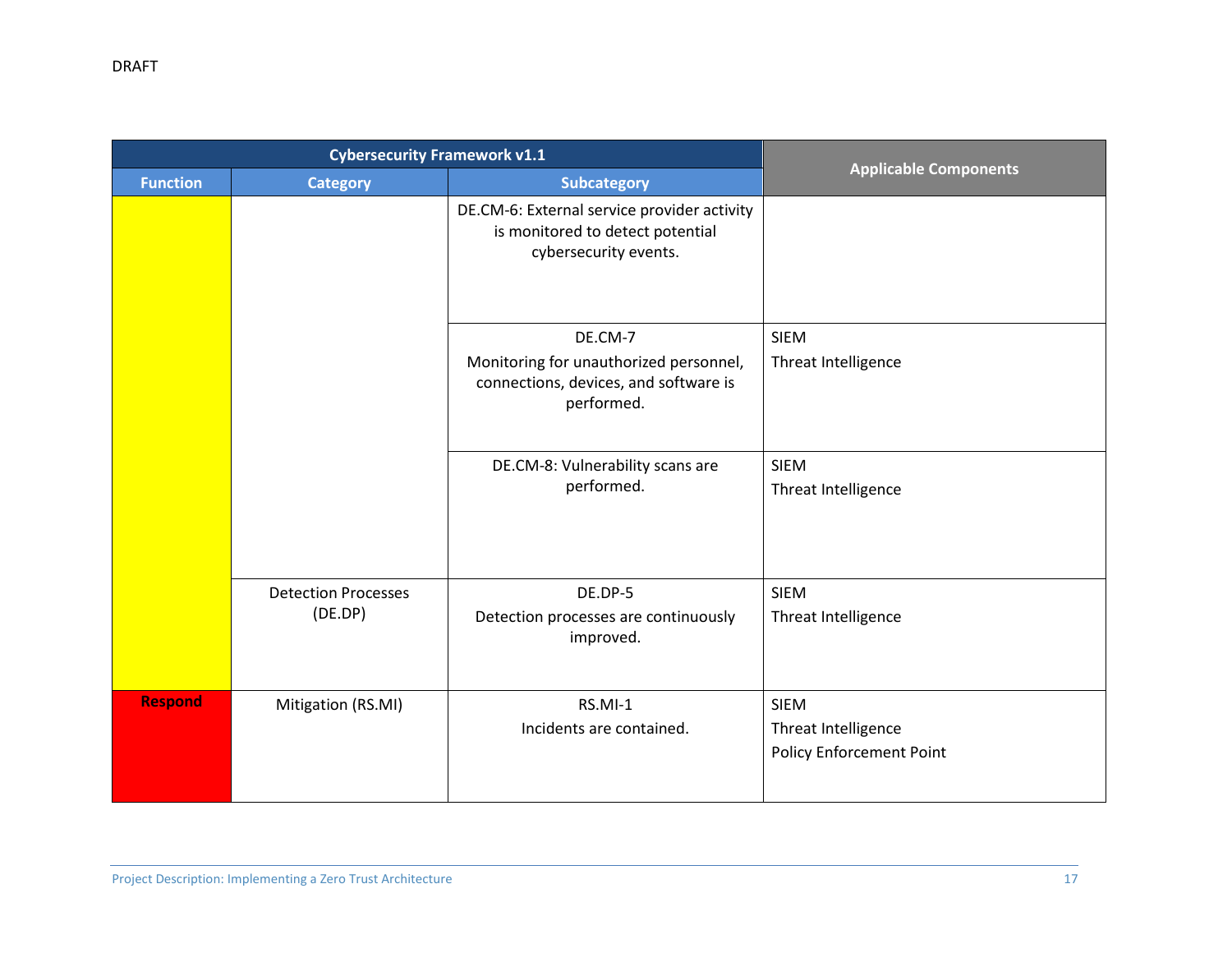| <b>Category</b> | <b>Subcategory</b>       | Applicable Components               |  |
|-----------------|--------------------------|-------------------------------------|--|
|                 | RS.MI-2                  | <b>SIEM</b>                         |  |
|                 | Incidents are mitigated. | Threat Intelligence                 |  |
|                 |                          | <b>Policy Enforcement Point</b>     |  |
|                 |                          |                                     |  |
|                 |                          | <b>Cybersecurity Framework v1.1</b> |  |